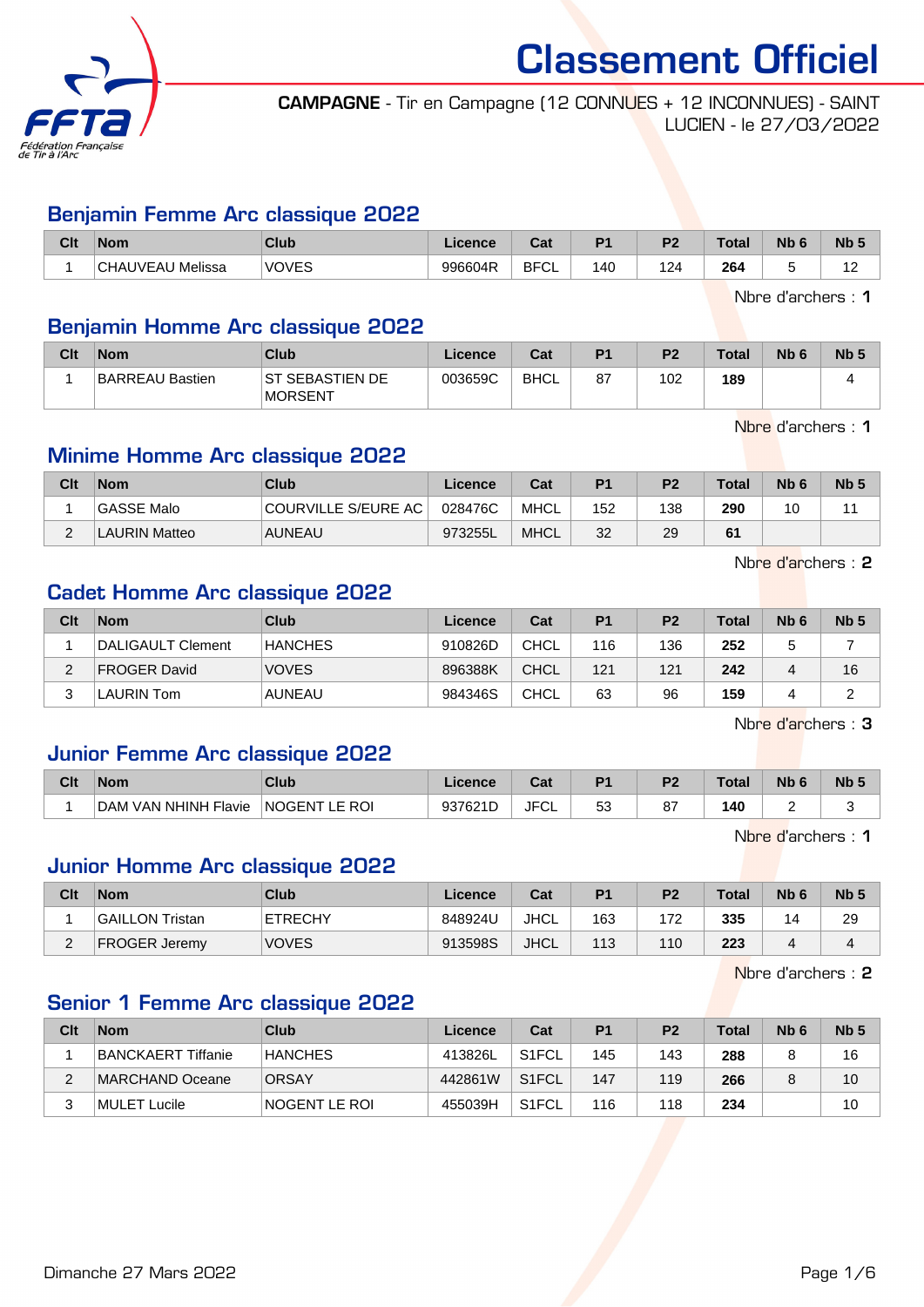

CAMPAGNE - Tir en Campagne (12 CONNUES + 12 INCONNUES) - SAINT LUCIEN - le 27/03/2022

#### Senior 1 Femme Arc classique 2022 (Suite)

| Clt | <b>Nom</b>          | Club    | .icence | יהי<br>uai             | D <sub>1</sub>      | D <sub>2</sub>    | Total | <b>Nb</b> | <b>N<sub>b</sub></b> |
|-----|---------------------|---------|---------|------------------------|---------------------|-------------------|-------|-----------|----------------------|
|     | <b>BRESNIER Lea</b> | 'AUNEAU | 935291W | 0.1501<br>'⊤ا'ت<br>∵∪∟ | $\overline{ }$<br>4 | $\sim$<br>n.<br>ິ | 100   |           |                      |

Nbre d'archers : 4

## Senior 1 Homme Arc classique 2022

| Clt            | <b>Nom</b>                | Club                                    | Licence | Cat                | P <sub>1</sub> | P <sub>2</sub> | <b>Total</b> | Nb <sub>6</sub> | Nb <sub>5</sub> |
|----------------|---------------------------|-----------------------------------------|---------|--------------------|----------------|----------------|--------------|-----------------|-----------------|
| 1              | <b>CAPELLE Antoine</b>    | <b>VERNON CIE</b>                       | 457535W | S <sub>1</sub> HCL | 143            | 158            | 301          | 9               | 17              |
| 2              | PENNETIER Tony            | <b>MONTIGNY LE</b><br><b>BRETONNEUX</b> | 655370J | S <sub>1</sub> HCL | 144            | 143            | 287          | 8               | 16              |
| 3              | <b>HORDESSEAUX Pierre</b> | <b>MORANGIS</b>                         | 797320C | S <sub>1</sub> HCL | 157            | 128            | 285          | 10              | 12              |
| $\overline{4}$ | <b>BRILLAND Cedric</b>    | <b>HANCHES</b>                          | 824334R | S <sub>1</sub> HCL | 119            | 148            | 267          | 5               | 15              |
| 5              | <b>CHOLLET Pierre</b>     | ARGENT SUR<br><b>SAULDRE</b>            | 403675C | S <sub>1</sub> HCL | 131            | 127            | 258          | 4               | 13              |
| 6              | <b>BOYER Gaetan</b>       | <b>EPERNON</b>                          | 719943X | S <sub>1</sub> HCL | 110            | 124            | 234          | 4               | 11              |

Nbre d'archers : 6

#### Senior 2 Femme Arc classique 2022

| Clt | <b>Nom</b>             | Club             | Licence | Cat                | P <sub>1</sub> | P <sub>2</sub> | <b>Total</b> | N <sub>b</sub> 6 | Nb <sub>5</sub> |
|-----|------------------------|------------------|---------|--------------------|----------------|----------------|--------------|------------------|-----------------|
|     | <b>DUBOIS Florence</b> | <b>ELANCOURT</b> | 972951F | S <sub>2</sub> FCL | 104            | 110            | 214          |                  |                 |
| 2   | <b>CARREZ Sandrine</b> | <b>DREUX</b>     | 937864T | S <sub>2</sub> FCL | 99             | 107            | 206          | 3                | 4               |
| 3   | <b>BRAUD Rosine</b>    | <b>CHARTRES</b>  | 918982U | S <sub>2</sub> FCL | 105            | 89             | 194          | າ                | 4               |
| 4   | <b>BARON Cecile</b>    | EPERNON          | 876460Z | S <sub>2</sub> FCL | 92             | 82             | 174          |                  | 6               |
| 5   | <b>HUSSON</b> Irene    | <b>MORANGIS</b>  | 906644H | S <sub>2</sub> FCL | 84             | 77             | 161          | 4                | 5               |

Nbre d'archers : 5

### Senior 2 Homme Arc classique 2022

| Clt | <b>Nom</b>               | <b>Club</b>                              | <b>Licence</b> | Cat                | P <sub>1</sub> | <b>P2</b> | <b>Total</b> | Nb <sub>6</sub> | Nb <sub>5</sub> |
|-----|--------------------------|------------------------------------------|----------------|--------------------|----------------|-----------|--------------|-----------------|-----------------|
| 1   | <b>BOISTARD Philippe</b> | <b>ARGENT SUR</b><br><b>SAULDRE</b>      | 009219W        | S <sub>2</sub> HCL | 159            | 153       | 312          | 11              | 16              |
| 2   | <b>RODIN Sylvain</b>     | <b>ORSAY</b>                             | 703331R        | S <sub>2</sub> HCL | 156            | 148       | 304          | 6               | 17              |
| 3   | <b>DURPOIX Stephane</b>  | <b>EPERNON</b>                           | 756140S        | S <sub>2</sub> HCL | 140            | 134       | 274          | 8               | 15              |
| 4   | <b>GOMEZ Bruno</b>       | <b>LEVES</b>                             | 835243Y        | S <sub>2</sub> HCL | 126            | 136       | 262          | $\overline{4}$  | 6               |
| 5   | RICHARD Jean Michel      | <b>ANTONY</b>                            | 402006N        | S <sub>2</sub> HCL | 130            | 129       | 259          | 6               | 5               |
| 6   | <b>COLSON Cyril</b>      | LMSC - CSA ARC                           | 365666N        | S <sub>2</sub> HCL | 133            | 124       | 257          | 9               | 6               |
| 7   | <b>DUPREY Pascal</b>     | <b>ST SEBASTIEN DE</b><br><b>MORSENT</b> | 765571T        | S <sub>2</sub> HCL | 133            | 120       | 253          | 3               | 12              |
| 8   | <b>CALVEZ Eric</b>       | <b>RENNES CIE</b>                        | 237362C        | S <sub>2</sub> HCL | 108            | 112       | 220          | 3               | 7               |
| 9   | <b>SUFFICE Bruno</b>     | <b>VOVES</b>                             | 742237E        | S <sub>2</sub> HCL | 90             | 98        | 188          | 2               | 5               |

Nbre d'archers : 9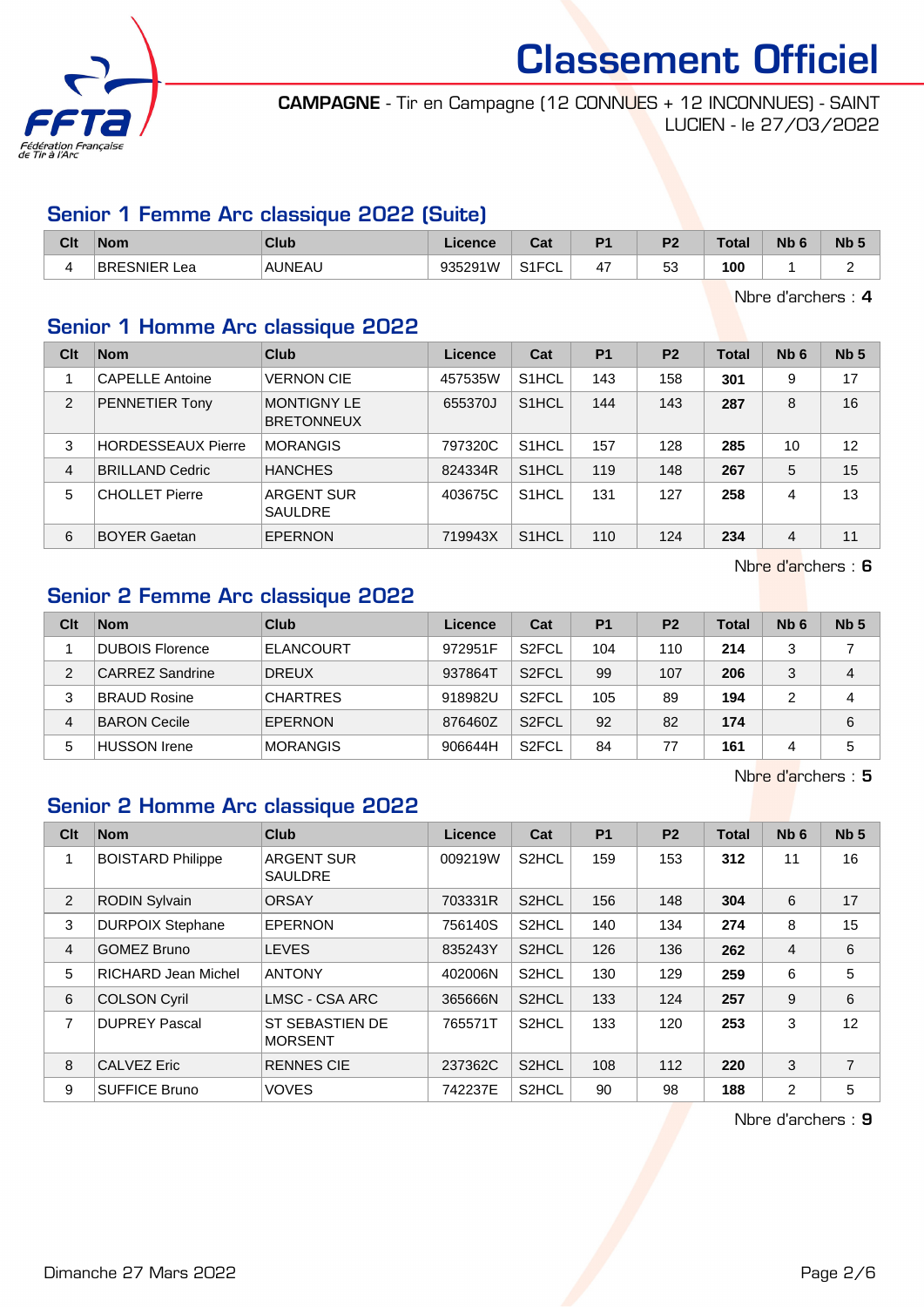

CAMPAGNE - Tir en Campagne (12 CONNUES + 12 INCONNUES) - SAINT LUCIEN - le 27/03/2022

#### Senior 3 Femme Arc classique 2022

| Clt | <b>Nom</b>               | Club                          | Licence | Cat   | P <sub>1</sub> | P <sub>2</sub> | <b>Total</b> | N <sub>b</sub> 6 | Nb <sub>5</sub> |
|-----|--------------------------|-------------------------------|---------|-------|----------------|----------------|--------------|------------------|-----------------|
|     | l SEGONDI Odile          | SCEAUX-FONTENAY-<br>AUX-ROSES | 636010R | S3FCL | 114            | 104            | 218          |                  |                 |
|     | <b>CHAMPION Isabelle</b> | INOGENT LE ROI                | 437113Y | S3FCL | 78             | 95             | 173          |                  |                 |

Nbre d'archers : 2

#### Senior 3 Homme Arc classique 2022

| Clt | <b>Nom</b>                | Club                                       | Licence | Cat   | P <sub>1</sub> | P <sub>2</sub> | <b>Total</b> | N <sub>b</sub> 6 | Nb <sub>5</sub> |
|-----|---------------------------|--------------------------------------------|---------|-------|----------------|----------------|--------------|------------------|-----------------|
|     | <b>IDEZANNEAU Patrick</b> | <b>CONFLANS SAINTE-</b><br><b>HONORINE</b> | 325103Y | S3HCL | 144            | 147            | 291          |                  |                 |
|     | BANCKAERT Eric            | <b>HANCHES</b>                             | 413825K | S3HCL | 107            | 126            | 233          |                  | 10              |

Nbre d'archers : 2

## Cadet Femme Arc à poulies 2022

| Clt | <b>Nom</b>         | Club               | cence   | $\sim$<br>υαι            | D.  | DC.       | Total | N <sub>b</sub> | Nb <sub>5</sub> |
|-----|--------------------|--------------------|---------|--------------------------|-----|-----------|-------|----------------|-----------------|
|     | FERARD<br>Violette | <b>LES MUREAUX</b> | 957281Y | $\sim$ $\sim$<br>◡◡<br>◡ | 182 | פר ו<br>- | 354   | 24             | 24              |

Nbre d'archers : 1

#### Cadet Homme Arc à poulies 2022

| Clt | <b>Nom</b>      | Club                                | Licence | Cat         | P <sub>1</sub> | P <sub>2</sub> | Total | Nb <sub>6</sub> | N <sub>b</sub> 5 |
|-----|-----------------|-------------------------------------|---------|-------------|----------------|----------------|-------|-----------------|------------------|
|     | PEUGNET MatthEo | <b>ARGENT SUR</b><br><b>SAULDRE</b> | 838784X | <b>CHCO</b> | 126            | 117            | 243   |                 | ັ                |

Nbre d'archers : 1

#### Junior Femme Arc à poulies 2022

| Clt | <b>Nom</b>        | Club                        | Licence | <b>Dat</b><br>ua   | D <sub>1</sub> | D <sub>2</sub> | Total | Nb | <b>N<sub>b</sub></b> |
|-----|-------------------|-----------------------------|---------|--------------------|----------------|----------------|-------|----|----------------------|
|     | FERARD Clementine | MUREAUX<br><b>EQ</b><br>ᄂᄂᇰ | 909528T | - – –<br>JF'<br>טי | 142            | 158            | 300   |    | כ: ו                 |

Nbre d'archers : 1

#### Senior 1 Homme Arc à poulies 2022

| Clt            | <b>Nom</b>               | Club                                    | Licence | Cat                | <b>P1</b> | P <sub>2</sub> | <b>Total</b> | Nb <sub>6</sub> | Nb <sub>5</sub> |
|----------------|--------------------------|-----------------------------------------|---------|--------------------|-----------|----------------|--------------|-----------------|-----------------|
|                | LEJAL Jonathan           | CONCHES EN OUCHE                        | 460792L | S <sub>1</sub> HCO | 185       | 190            | 375          | 30              | 28              |
| 2              | <b>BAULIN Alexandre</b>  | <b>MORANGIS</b>                         | 452914Y | S <sub>1</sub> HCO | 182       | 192            | 374          | 32              | 25              |
| 3              | <b>OSTROWSKI Nicolas</b> | <b>MONTIGNY LE</b><br><b>BRETONNEUX</b> | 406700R | S <sub>1</sub> HCO | 185       | 185            | 370          | 25              | 33              |
| $\overline{4}$ | E BARH Bruno             | ARGENT SUR<br><b>SAULDRE</b>            | 403698C | S <sub>1</sub> HCO | 173       | 187            | 360          | 25              | 28              |
| 5              | <b>EGRET Nicolas</b>     | <b>VOVES</b>                            | 609247A | S <sub>1</sub> HCO | 179       | 179            | 358          | 26              | 25              |
| 6              | <b>MARCHEGUET Benoit</b> | MARFIL MARI Y                           | 704989T | S <sub>1</sub> HCO | 178       | 178            | 356          | 20              | 30              |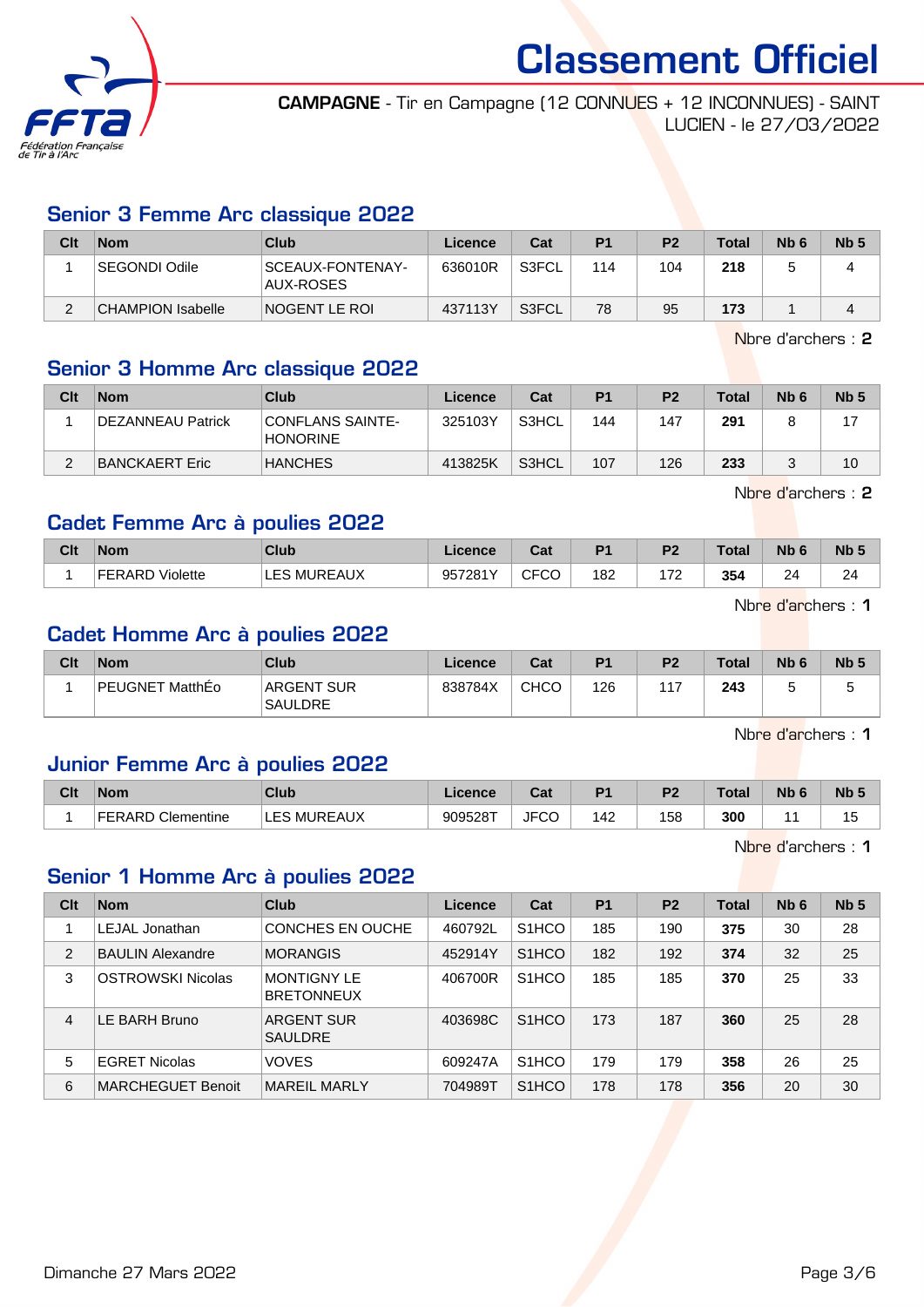

CAMPAGNE - Tir en Campagne (12 CONNUES + 12 INCONNUES) - SAINT LUCIEN - le 27/03/2022

#### Senior 1 Homme Arc à poulies 2022 (Suite)

| Clt | <b>Nom</b>           | Club                          | Licence | Cat                | P <sub>1</sub> | P <sub>2</sub> | <b>Total</b> | N <sub>b</sub> 6 | Nb <sub>5</sub> |
|-----|----------------------|-------------------------------|---------|--------------------|----------------|----------------|--------------|------------------|-----------------|
|     | MACQUET Vincent      | SCEAUX-FONTENAY-<br>AUX-ROSES | 427254G | S <sub>1</sub> HCO | 155            | 163            | 318          | 13               | 21              |
|     | MARIE-ELISE Matthieu | INOGENT LE ROI                | 722914B | S <sub>1</sub> HCO | 155            | 159            | 314          | 12               | 16              |

Nbre d'archers : 8

#### Senior 2 Femme Arc à poulies 2022

| Clt | <b>Nom</b>                       | Club                              | Licence | Cat                | P <sub>1</sub> | P <sub>2</sub> | <b>Total</b> | Nb <sub>6</sub> | Nb <sub>5</sub> |
|-----|----------------------------------|-----------------------------------|---------|--------------------|----------------|----------------|--------------|-----------------|-----------------|
|     | <b>HUARD Geraldine</b>           | <b>FONTENAY S/BOIS 1ER</b><br>CIE | 751726U | S <sub>2</sub> FCO | 175            | 186            | 361          | 24              | 30              |
| 2   | <b>CARPENTIER Aurelie</b>        | <b>MORANGIS</b>                   | 329812S | S <sub>2</sub> FCO | 160            | 167            | 327          | 11              | 19              |
| 3   | <b>SERRUAU CHERON</b><br>Aurelie | CONCHES EN OUCHE                  | 920332L | S <sub>2</sub> FCO | 164            | 154            | 318          | 14              | 27              |
| 4   | <b>BARREAU Marie Flore</b>       | EVREUX ALM                        | 595818D | S <sub>2</sub> FCO | 148            | 162            | 310          | 13              | 16              |

Nbre d'archers : 4

#### Senior 2 Homme Arc à poulies 2022

| Clt              | <b>Nom</b>               | <b>Club</b>                              | <b>Licence</b> | Cat                | <b>P1</b> | P <sub>2</sub> | <b>Total</b> | N <sub>b</sub> <sub>6</sub> | Nb <sub>5</sub> |
|------------------|--------------------------|------------------------------------------|----------------|--------------------|-----------|----------------|--------------|-----------------------------|-----------------|
| $\mathbf{1}$     | <b>BARREAU Patrick</b>   | ST SEBASTIEN DE<br><b>MORSENT</b>        | 343759B        | S <sub>2</sub> HCO | 189       | 196            | 385          | 32                          | 33              |
| $\overline{2}$   | <b>GASSE Nicolas</b>     | <b>COURVILLE S/EURE AC</b>               | 268245W        | S <sub>2</sub> HCO | 192       | 191            | 383          | 38                          | 20              |
| 3                | <b>WELSCH Michael</b>    | <b>EPERNON</b>                           | 754794D        | S <sub>2</sub> HCO | 189       | 191            | 380          | 31                          | 32              |
| $\overline{4}$   | <b>MARTINEZ Laurent</b>  | STE GENEVIEVE DES<br><b>BOIS</b>         | 689932B        | S <sub>2</sub> HCO | 177       | 191            | 368          | 30                          | 26              |
| 5                | <b>PEUGNET Ludovic</b>   | <b>ARGENT SUR</b><br><b>SAULDRE</b>      | 323623P        | S <sub>2</sub> HCO | 180       | 186            | 366          | 27                          | 29              |
| 6                | LE CUNFF Luc             | <b>ANTONY</b>                            | 306910Y        | S <sub>2</sub> HCO | 175       | 189            | 364          | 27                          | 25              |
| $\overline{7}$   | <b>VIEL Wolfgang</b>     | <b>STE GENEVIEVE DES</b><br><b>BOIS</b>  | 217305B        | S <sub>2</sub> HCO | 181       | 179            | 360          | 27                          | 25              |
| 8                | <b>VACHETTE Nicolas</b>  | <b>MONTIGNY LE</b><br><b>BRETONNEUX</b>  | 427286S        | S <sub>2</sub> HCO | 173       | 172            | 345          | 21                          | 24              |
| $\boldsymbol{9}$ | <b>RAT Jeanfrancois</b>  | <b>MONTIGNY LE</b><br><b>BRETONNEUX</b>  | 283965H        | S <sub>2</sub> HCO | 167       | 176            | 343          | 15                          | 30              |
| 10               | <b>MONOYEZ Patrice</b>   | <b>CONCHES EN OUCHE</b>                  | 889445N        | S <sub>2</sub> HCO | 167       | 164            | 331          | 17                          | 18              |
| 11               | <b>CHEVRIER Emmanuel</b> | <b>FLEURY LES AUBRAIS</b>                | 747101S        | S <sub>2</sub> HCO | 165       | 164            | 329          | 20                          | 18              |
| 12               | <b>COUZI Didier</b>      | <b>BUC</b>                               | 887109Z        | S <sub>2</sub> HCO | 162       | 161            | 323          | 12                          | 24              |
| 13               | <b>BONNIN Bruno</b>      | <b>FONTENAY S/BOIS 1ER</b><br><b>CIE</b> | 725939P        | S <sub>2</sub> HCO | 165       | 156            | 321          | 14                          | 19              |
| 14               | <b>REGNIER Laurent</b>   | <b>VOVES</b>                             | 208001N        | S <sub>2</sub> HCO | 157       | 161            | 318          | 14                          | 21              |
| 15               | <b>FERARD Bruno</b>      | <b>LES MUREAUX</b>                       | 860276H        | S <sub>2</sub> HCO | 149       | 160            | 309          | 11                          | 18              |
| 16               | <b>DUBOULET Claude</b>   | <b>ETRECHY</b>                           | 749634V        | S <sub>2</sub> HCO | 155       | 137            | 292          | 11                          | 12              |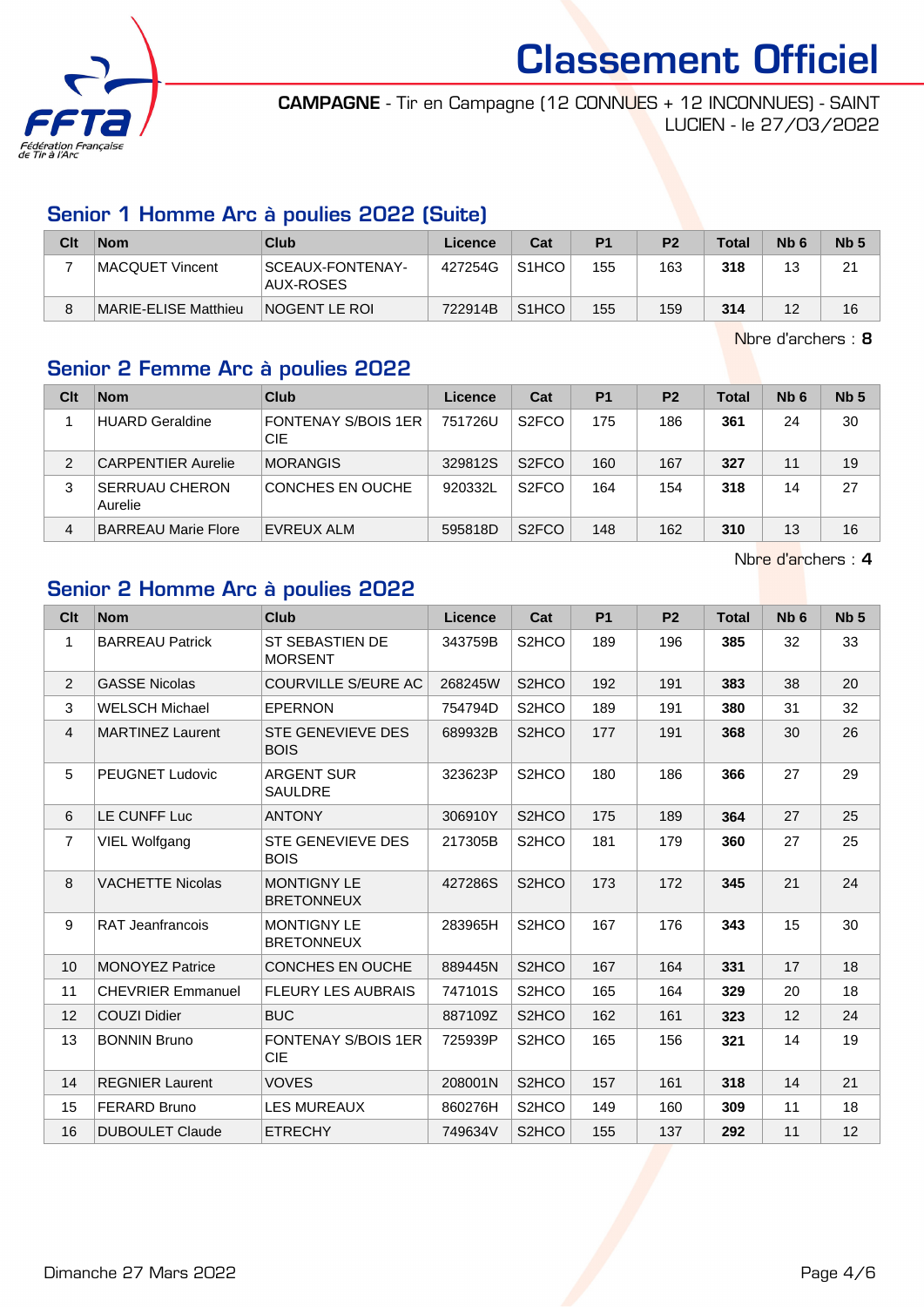

CAMPAGNE - Tir en Campagne (12 CONNUES + 12 INCONNUES) - SAINT LUCIEN - le 27/03/2022

#### Senior 2 Homme Arc à poulies 2022 (Suite)

| Clt | <b>Nom</b>              | <b>Club</b>  | ∟icence | Cat                | P <sub>1</sub> | P <sub>2</sub> | <b>Total</b> | N <sub>b</sub> 6 | Nb <sub>5</sub> |
|-----|-------------------------|--------------|---------|--------------------|----------------|----------------|--------------|------------------|-----------------|
| 17  | HERVE Florian           | LAVAL        | 610484V | S <sub>2</sub> HCO | 130            | 127            | 257          |                  | 13              |
| 18  | <b>BERNICHI Maamoun</b> | <b>ORSAY</b> | 887629P | S <sub>2</sub> HCO | 138            | 119            | 257          |                  | 12              |

Nbre d'archers : 18

#### Senior 3 Femme Arc à poulies 2022

| Clt | Nom                    | Club         | Licence | $R_{\rm{at}}$<br>ua | D.  | D <sub>2</sub> | <b>Total</b> | Nb ( | <b>Nb</b> |
|-----|------------------------|--------------|---------|---------------------|-----|----------------|--------------|------|-----------|
|     | <b>DOUIS Catherine</b> | <b>AURAY</b> | 315685L | S3FCO               | 156 | 156            | 317<br>JIZ   |      | o.<br>-   |

Nbre d'archers : 1

#### Senior 3 Homme Arc à poulies 2022

| Clt            | <b>Nom</b>                 | Club                                       | Licence | Cat   | <b>P1</b> | P <sub>2</sub> | <b>Total</b> | Nb <sub>6</sub> | Nb <sub>5</sub> |
|----------------|----------------------------|--------------------------------------------|---------|-------|-----------|----------------|--------------|-----------------|-----------------|
| 1              | <b>DOUIS Gerard</b>        | <b>CONFLANS SAINTE-</b><br><b>HONORINE</b> | 096422G | S3HCO | 172       | 186            | 358          | 27              | 24              |
| 2              | <b>SAUBION Dominique</b>   | <b>ANTONY</b>                              | 433694G | S3HCO | 177       | 175            | 352          | 21              | 27              |
| 3              | JUMEL Jean-Claude          | <b>CHARTRES</b>                            | 010949B | S3HCO | 164       | 180            | 344          | 21              | 14              |
| $\overline{4}$ | <b>ZMUDZ Michel</b>        | NOGENT LE ROI                              | 363616K | S3HCO | 171       | 172            | 343          | 19              | 24              |
| 5              | DOURNEAU Jean-<br>Francois | <b>ANTONY</b>                              | 076531L | S3HCO | 170       | 162            | 332          | 16              | 23              |
| 6              | <b>MULET Patrick</b>       | NOGENT LE ROI                              | 450165K | S3HCO | 160       | 170            | 330          | 17              | 19              |
| $\overline{7}$ | <b>JALUZOT Didier</b>      | <b>ETRECHY</b>                             | 380124D | S3HCO | 163       | 165            | 328          | 17              | 21              |
| 8              | LE GOFF Rene               | <b>DRAVEIL SENART</b>                      | 387067A | S3HCO | 157       | 168            | 325          | 14              | 24              |
| 9              | NEUVEUX Joel               | <b>RAMBOUILLET</b>                         | 629602A | S3HCO | 155       | 163            | 318          | 15              | 17              |
| 10             | AMBROSINO Christian        | <b>RAMBOUILLET</b>                         | 776821W | S3HCO | 130       | 149            | 279          | $\overline{4}$  | 22              |
| 11             | <b>BAVENT Jean-Marie</b>   | CONCHES EN OUCHE                           | 291187H | S3HCO | 144       | 126            | 270          | 5               | 10              |

Nbre d'archers : 11

### Senior 1 Homme Bare Bow 2022

| Clt | <b>Nom</b>                   | Club                            | Licence | ∩~'<br>⊍aι | D <sub>1</sub> | פם  | `otal         | <b>N<sub>b</sub></b> | N <sub>b</sub>       |
|-----|------------------------------|---------------------------------|---------|------------|----------------|-----|---------------|----------------------|----------------------|
|     | <b>WREDE</b><br><b>Kevin</b> | <b>SENART</b><br><b>DRAVEIL</b> | 735458L | $$1HBB +$  | 133            | 147 | 280<br>$\sim$ |                      | $\overline{ }$<br>ιU |

Nbre d'archers : 1

#### Senior 2 Femme Bare Bow 2022

| Clt | <b>Nom</b>       | <b>Club</b> | Licence | r.,<br>ual         | D <sub>1</sub> | D <sub>2</sub><br>×                    | Total | Nb | <b>N<sub>b</sub></b> |
|-----|------------------|-------------|---------|--------------------|----------------|----------------------------------------|-------|----|----------------------|
|     | Fabienne<br>◡◡∟∟ | ANET        | 701919F | S <sub>2</sub> FBB | 84             | $\overline{\phantom{a}}$<br>$\epsilon$ | 156   |    |                      |

Nbre d'archers : 1

#### Senior 2 Homme Bare Bow 2022

| Clt | <b>Nom</b>             | Club           | <sub>-</sub> icence | va.   | D.  | P2  | <b>Total</b> | Nb | Nb. |
|-----|------------------------|----------------|---------------------|-------|-----|-----|--------------|----|-----|
|     | <b>BOURGEON Jeremy</b> | MONT ST AIGNAN | 352122S             | S2HBB | 139 | 115 | 254          |    |     |